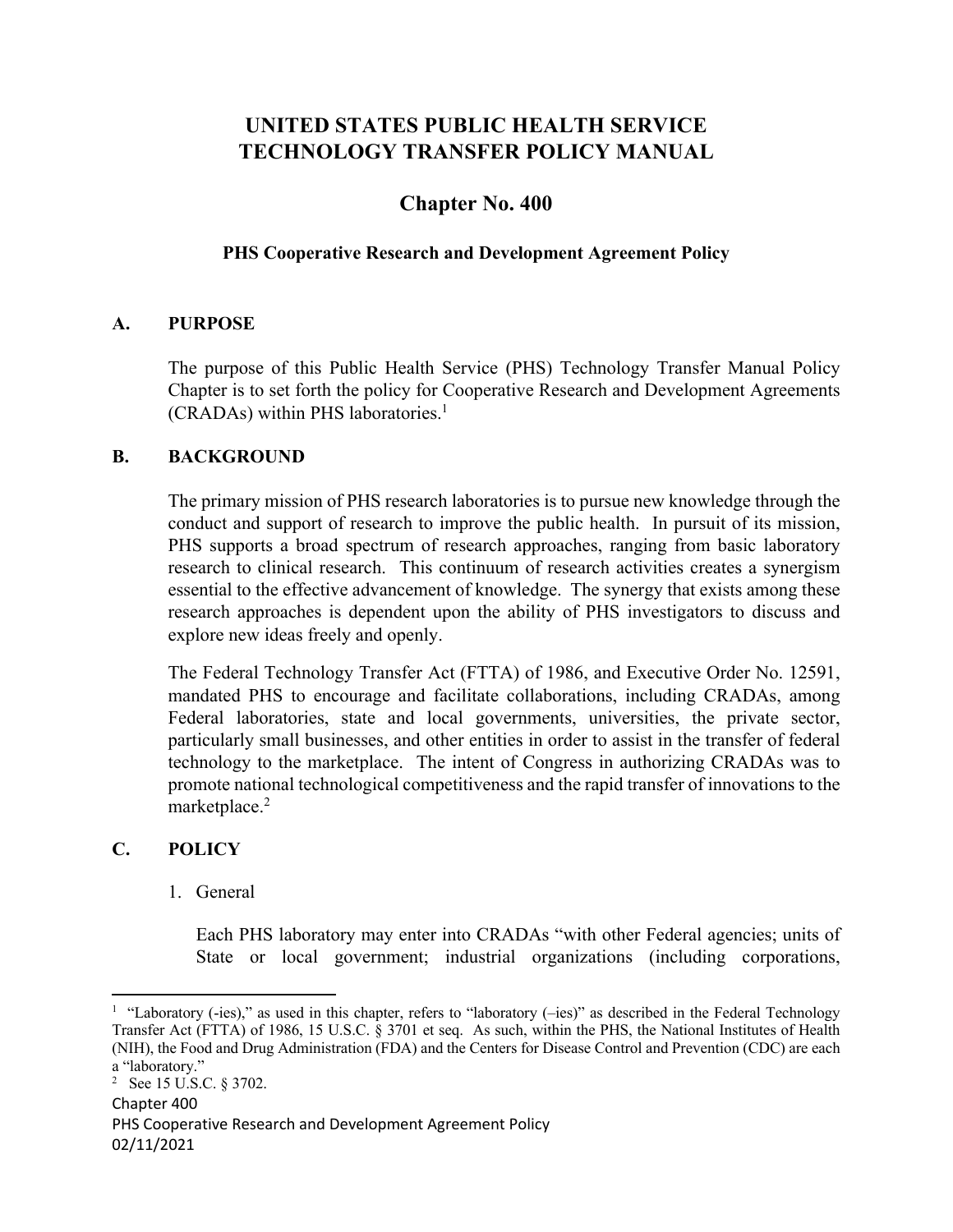partnerships, and limited partnerships, and industrial development organizations); public and private foundations; nonprofit organizations (including universities); or other persons (including licensees of inventions owned by the Federal agency)." 15 U.S.C. § 3710a(a)(1).

- 2. Consistent with 15 U.S.C § 3710a, the following principles apply to PHS CRADAs:
	- a. Ensuring Research Freedom

PHS investigators generally are free to choose the subject matter of their research, consistent with the mission(s) of their PHS Agency (or Institute or Center) and the research programs of their laboratories. This policy applies to CRADAs as well, and laboratories and investigators have complete discretion to decline a CRADA collaboration.

b. CRADA Funding

PHS laboratories are authorized to accept, retain, and use funds, personnel, services, and property from a collaborating party and to provide personnel, services, and property to a collaborating party. 15 U.S.C. § 3710a(b)(3)(A). A CRADA is not intended to be the principal means of funding PHS research but may be used to defray the costs of the PHS CRADA research.

c. Scientific Communication and Dissemination of Research Results

It is fundamental to the mission of PHS that research results, including CRADA research results, be published and discussed at public fora.

d. Requirement of Intellectual Contribution by Collaborator

PHS CRADAs are authorized only with collaborators who will make significant intellectual contributions to the research project. Essential research materials or technical resources provided by the Collaborator that are not otherwise reasonably available to PHS can constitute such contributions.

e. Avoidance of Conflict of Interest

Conflicts of interest--actual or apparent--must be addressed and resolved in the review and approval of CRADAs.

f. Licensing of CRADA Subject Inventions

Pursuant to 15 U.S.C. § 3710a(b)(1), a PHS CRADA will typically provide the collaborating party with an exclusive option to negotiate an exclusive or a